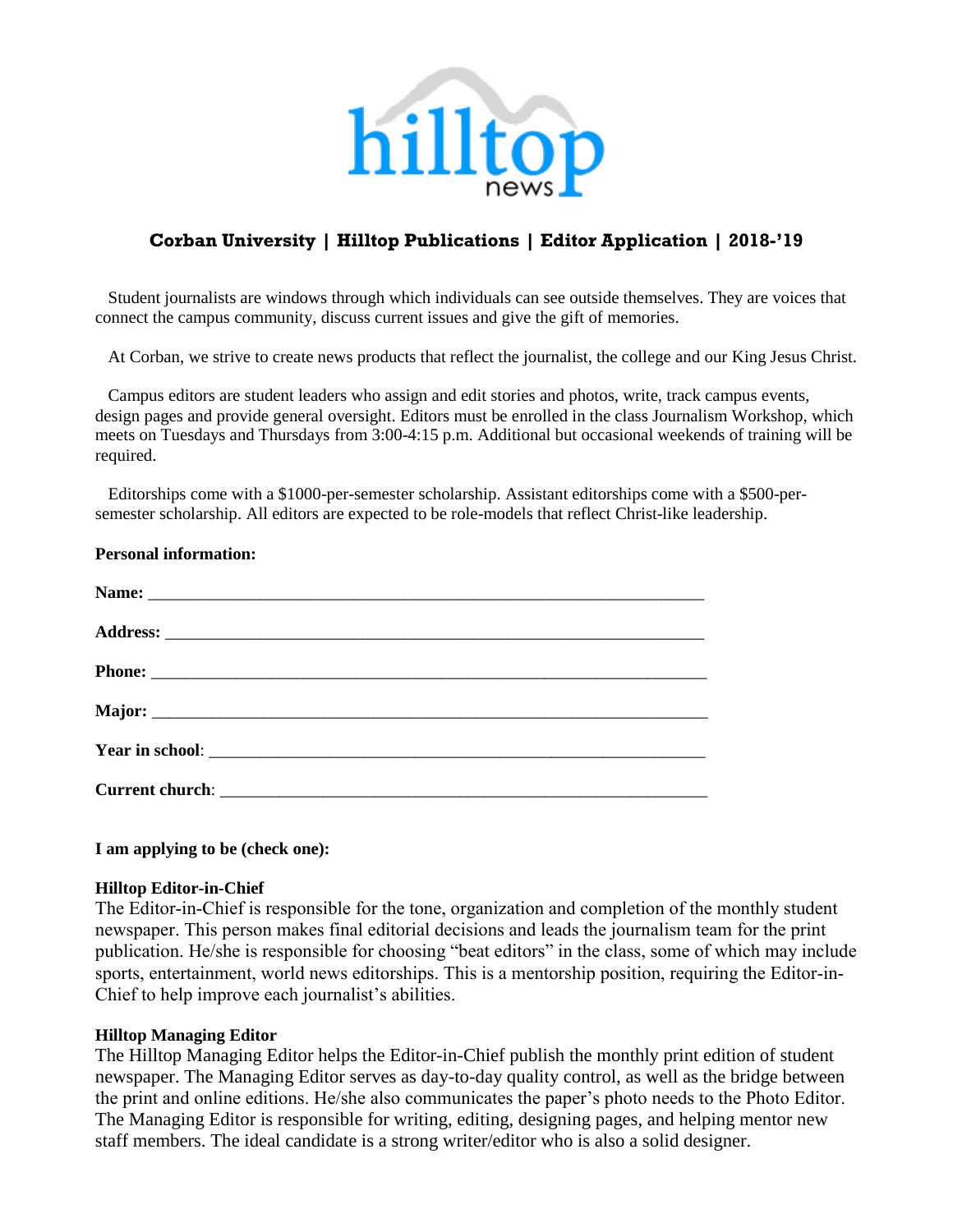### **Online Editor**

The Online Editor is responsible for development and promotion of Hilltop Online. He/she sets a broad vision for Hilltop Online while also handling the details to make that happen. This person coordinates a daily mix of stories and multimedia elements establish Hilltop Online as its own unique publication. He/she keeps up with the latest in the world of online journalism to implement the most effective strategies. The ideal candidate is a news junkie who is well connected and curious about everything that happens on campus; someone with tremendous initiative to get the news story at all costs; and an excellent writer. He/she is an experienced journalist who can respond to breaking news, manage freelancers and work independently.

### **Online Associate Editor**

The Assistant Online Editor is a key member of the staff and works in tandem with the Online Editor to maintain and develop Hilltop Online. In addition to posting online each month's newspaper, this person serves as the contact between the print and online editions. This person communicates with the Hilltop Managing Editor, sharing stories, story ideas and photos. He/she also gives photo assignments to the Photo Editor.

## **Yearbook Editor**

The Hilltop Yearbook Editor is responsible for the overall integrity of the yearbook, from consistency in design and appearance to deadline completion and successful delivery. This person has the final say about the book's content and organization. He/she leads students in producing a book of memories that seeks to creatively portray the Corban experience and to be as inclusive as possible.

#### **Yearbook Associate Editor**

The Assistant Yearbook Editor works in tandem with the Yearbook Editor to create the templates into which staff members plug stories, photos and captions. The Assistant Yearbook Editor takes on specific design projects at the direction of the Yearbook Editor. He/she is also responsible for communicating yearbook photo needs to the Photo Editor, as well as shooting photos him/herself. The ideal candidate is well connected and curious about everything that happens on campus, as well as organized enough to anticipate which events require photos.

### **Photography Editor**

The photo editor is responsible for personally shooting photography assignments, as well as delegating assignments to J-Lab staff and freelancers. In addition to receiving photo assignments from each publication's "assistant" editor, the Photo Editor also provides general expertise on visuals. The ideal candidate is an experienced photographer with good management skills and a strong work ethic.

**Please respond to the following questions. Provide as much specific information as you can to explain why you would be the best person for the position.**

\_\_\_\_\_\_\_\_\_\_\_\_\_\_\_\_\_\_\_\_\_\_\_\_\_\_\_\_\_\_\_\_\_\_\_\_\_\_\_\_\_\_\_\_\_\_\_\_\_\_\_\_\_\_\_\_\_\_\_\_\_\_\_\_\_\_\_\_\_\_\_\_\_\_\_\_\_\_\_\_\_

\_\_\_\_\_\_\_\_\_\_\_\_\_\_\_\_\_\_\_\_\_\_\_\_\_\_\_\_\_\_\_\_\_\_\_\_\_\_\_\_\_\_\_\_\_\_\_\_\_\_\_\_\_\_\_\_\_\_\_\_\_\_\_\_\_\_\_\_\_\_\_\_\_\_\_\_\_\_\_\_\_

\_\_\_\_\_\_\_\_\_\_\_\_\_\_\_\_\_\_\_\_\_\_\_\_\_\_\_\_\_\_\_\_\_\_\_\_\_\_\_\_\_\_\_\_\_\_\_\_\_\_\_\_\_\_\_\_\_\_\_\_\_\_\_\_\_\_\_\_\_\_\_\_\_\_\_\_\_\_\_\_\_

\_\_\_\_\_\_\_\_\_\_\_\_\_\_\_\_\_\_\_\_\_\_\_\_\_\_\_\_\_\_\_\_\_\_\_\_\_\_\_\_\_\_\_\_\_\_\_\_\_\_\_\_\_\_\_\_\_\_\_\_\_\_\_\_\_\_\_\_\_\_\_\_\_\_\_\_\_\_\_\_\_

\_\_\_\_\_\_\_\_\_\_\_\_\_\_\_\_\_\_\_\_\_\_\_\_\_\_\_\_\_\_\_\_\_\_\_\_\_\_\_\_\_\_\_\_\_\_\_\_\_\_\_\_\_\_\_\_\_\_\_\_\_\_\_\_\_\_\_\_\_\_\_\_\_\_\_\_\_\_\_\_\_

**Describe your journalism experience:**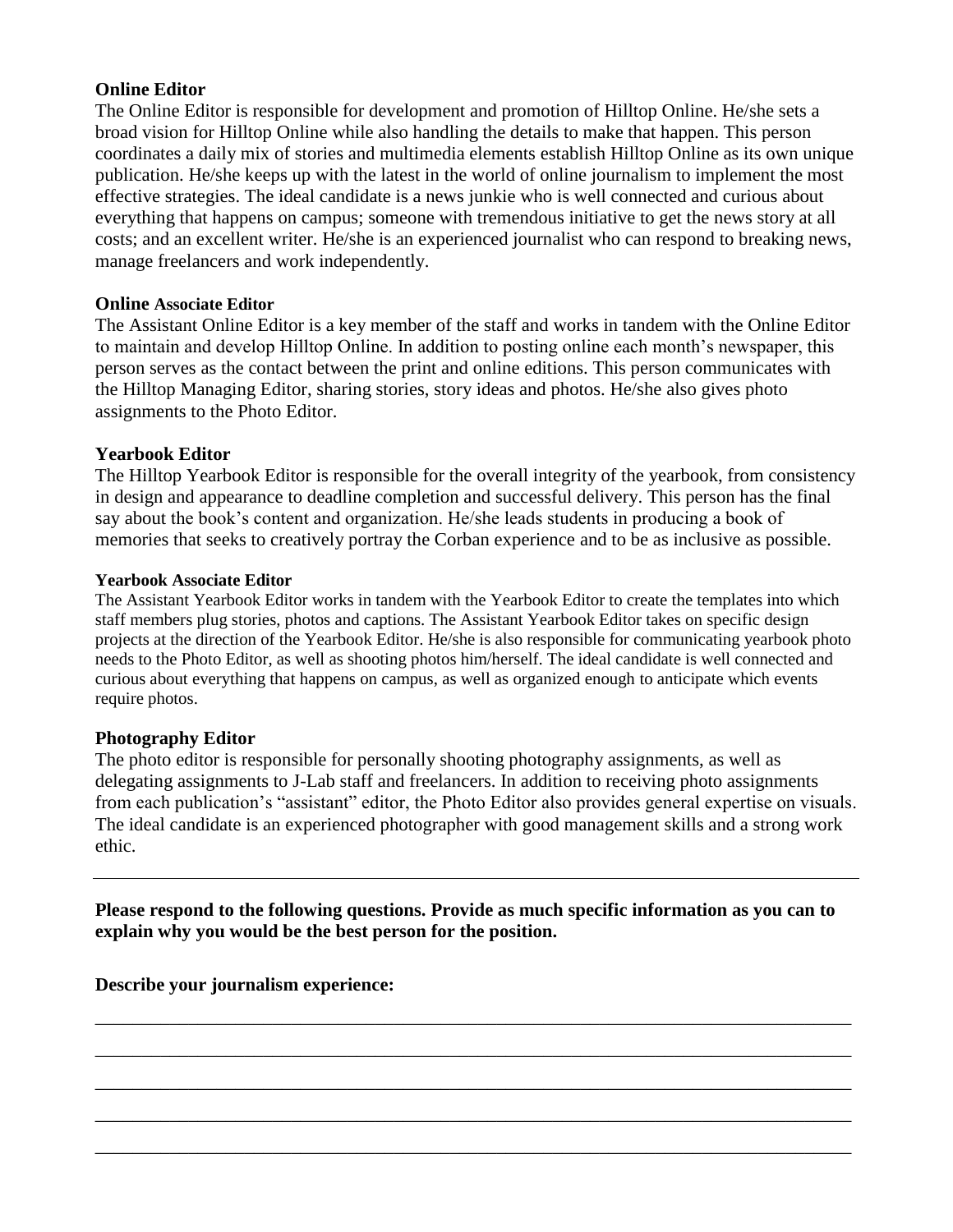Have you taken any journalism classes at Corban? Which ones?

Why do you want to serve as editor?

What talents or attributes could you bring to the position? (Leadership, writing, editing, photography, design, working well with a team, multi-tasking, staying calm under pressure, etc.)

What vision do you have for the publication? What changes would you like to make?

What role do you see student publications playing in the lives of Corban students?